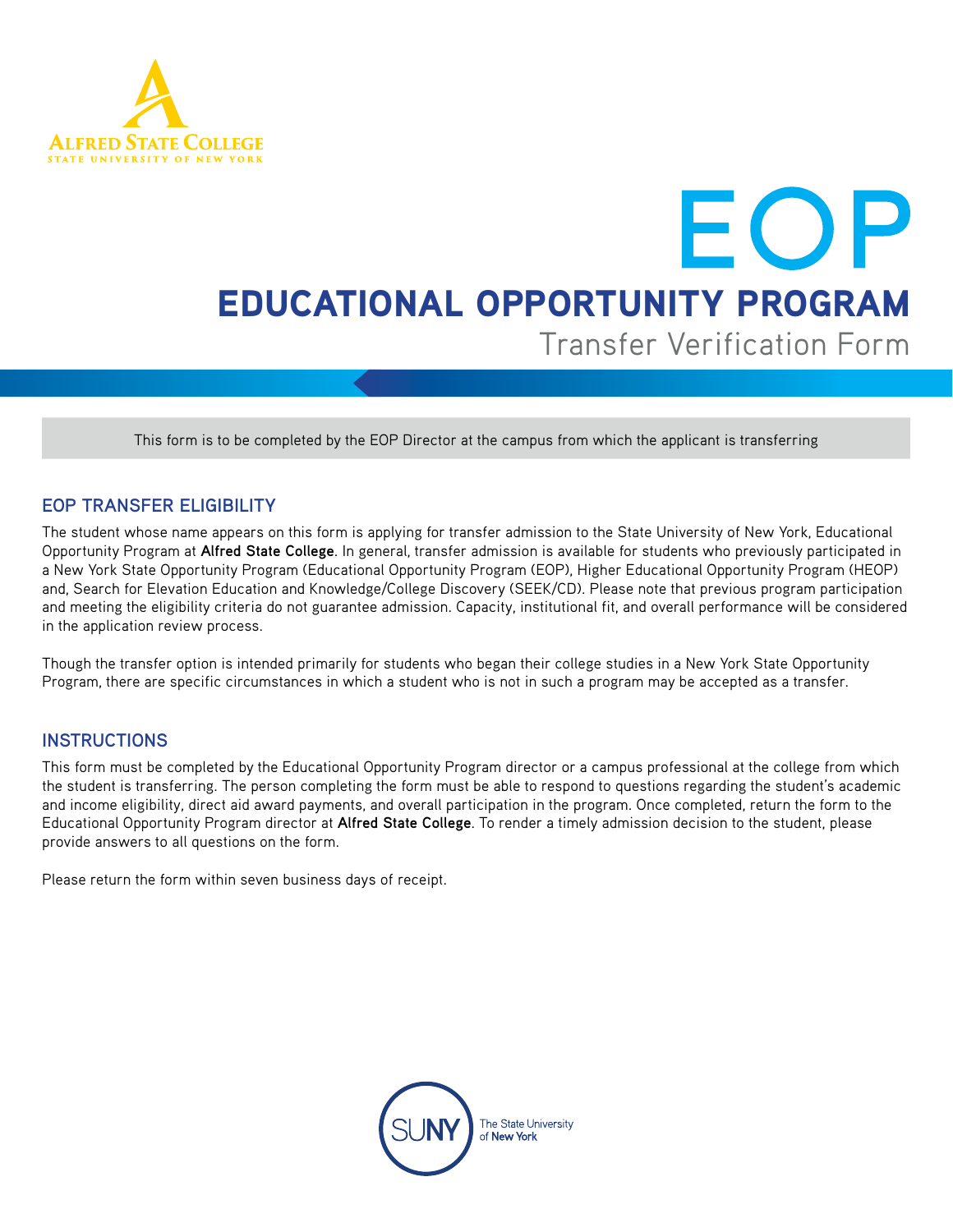| <b>PART 1. STUDENT INFORMATION</b>                                                                                                                                                                                                                                                                                                                                                                                                                                                                                                                                                                                                                                                                                     |                                                                                                                                                                             |                                                                                                                                                                                                                                                |    |  |  |  |  |
|------------------------------------------------------------------------------------------------------------------------------------------------------------------------------------------------------------------------------------------------------------------------------------------------------------------------------------------------------------------------------------------------------------------------------------------------------------------------------------------------------------------------------------------------------------------------------------------------------------------------------------------------------------------------------------------------------------------------|-----------------------------------------------------------------------------------------------------------------------------------------------------------------------------|------------------------------------------------------------------------------------------------------------------------------------------------------------------------------------------------------------------------------------------------|----|--|--|--|--|
|                                                                                                                                                                                                                                                                                                                                                                                                                                                                                                                                                                                                                                                                                                                        | Applicant is applying for: Fall Semester                                                                                                                                    | Spring Semester     Academic Year                                                                                                                                                                                                              |    |  |  |  |  |
|                                                                                                                                                                                                                                                                                                                                                                                                                                                                                                                                                                                                                                                                                                                        |                                                                                                                                                                             |                                                                                                                                                                                                                                                |    |  |  |  |  |
|                                                                                                                                                                                                                                                                                                                                                                                                                                                                                                                                                                                                                                                                                                                        |                                                                                                                                                                             |                                                                                                                                                                                                                                                |    |  |  |  |  |
| Will the student earn an associate's degree prior to transferring Yes $\boxed{\phantom{a}}$ No $\boxed{\phantom{a}}$                                                                                                                                                                                                                                                                                                                                                                                                                                                                                                                                                                                                   |                                                                                                                                                                             |                                                                                                                                                                                                                                                |    |  |  |  |  |
|                                                                                                                                                                                                                                                                                                                                                                                                                                                                                                                                                                                                                                                                                                                        |                                                                                                                                                                             |                                                                                                                                                                                                                                                |    |  |  |  |  |
| Number of Credits Earned ____________                                                                                                                                                                                                                                                                                                                                                                                                                                                                                                                                                                                                                                                                                  |                                                                                                                                                                             |                                                                                                                                                                                                                                                |    |  |  |  |  |
|                                                                                                                                                                                                                                                                                                                                                                                                                                                                                                                                                                                                                                                                                                                        | Current Cumulative GPA                                                                                                                                                      |                                                                                                                                                                                                                                                |    |  |  |  |  |
|                                                                                                                                                                                                                                                                                                                                                                                                                                                                                                                                                                                                                                                                                                                        |                                                                                                                                                                             | The student is eligible for the Foster Youth College Success Initiative (FYCSI) per the guidelines Yes [166]                                                                                                                                   | No |  |  |  |  |
| Note: The Foster Youth College Success Initiative is a New York State legislated program designed to alleviate the financial burden<br>of foster youth who are pursuing a college degree. While some colleges may provide academic and personal support services, the<br>principal feature of the FYCSI is the provision of financial assistance. Eligible students receive FYCSI direct aid to offset college<br>costs such as tuition, fees, books, supplies, housing, meals and transportation. In order to participate, students must provide<br>documentation to verify eligibility. For more information, you may contact the Educational Opportunity Program at the campus to<br>which the student is applying. |                                                                                                                                                                             |                                                                                                                                                                                                                                                |    |  |  |  |  |
|                                                                                                                                                                                                                                                                                                                                                                                                                                                                                                                                                                                                                                                                                                                        | PART II. ENROLLMENT VERIFICATION (PLEASE CHECK ONE)                                                                                                                         |                                                                                                                                                                                                                                                |    |  |  |  |  |
| <b>New York State Colleges &amp; Universities</b>                                                                                                                                                                                                                                                                                                                                                                                                                                                                                                                                                                                                                                                                      |                                                                                                                                                                             |                                                                                                                                                                                                                                                |    |  |  |  |  |
|                                                                                                                                                                                                                                                                                                                                                                                                                                                                                                                                                                                                                                                                                                                        | The student was admitted to a New York State EOP, HEOP, or College Discovery/SEEK Program.                                                                                  |                                                                                                                                                                                                                                                |    |  |  |  |  |
|                                                                                                                                                                                                                                                                                                                                                                                                                                                                                                                                                                                                                                                                                                                        | We do not have an EOP, HEOP, or CD/SEEK program, but the student was admitted through a college access program<br>for economically and academically under-prepared students |                                                                                                                                                                                                                                                |    |  |  |  |  |
|                                                                                                                                                                                                                                                                                                                                                                                                                                                                                                                                                                                                                                                                                                                        | We have a New York State EOP, HEOP, or College Discovery/SEEK Program, but the student was not admitted due<br>to ineligibility.                                            |                                                                                                                                                                                                                                                |    |  |  |  |  |
|                                                                                                                                                                                                                                                                                                                                                                                                                                                                                                                                                                                                                                                                                                                        | The student met the academic and financial criteria for opportunity program student eligibility, but was not admitted<br>due to limited capacity.                           |                                                                                                                                                                                                                                                |    |  |  |  |  |
|                                                                                                                                                                                                                                                                                                                                                                                                                                                                                                                                                                                                                                                                                                                        |                                                                                                                                                                             | We have an Educational Opportunity Program, but the student did not submit an application for EOP and/or did not<br>notify the office of his/her eligibility to participate. Therefore, we are unable to verify the student's EOP eligibility. |    |  |  |  |  |
|                                                                                                                                                                                                                                                                                                                                                                                                                                                                                                                                                                                                                                                                                                                        | previous year income guidelines, if necessary)                                                                                                                              | We do not offer an opportunity program or a similar program, but the student would have met the criteria for academic<br>and income eligibility. (Please contact the SUNY System Administration Office of Opportunity Programs to ascertain    |    |  |  |  |  |
| <b>Colleges &amp; Universities Outside of New York State</b>                                                                                                                                                                                                                                                                                                                                                                                                                                                                                                                                                                                                                                                           |                                                                                                                                                                             |                                                                                                                                                                                                                                                |    |  |  |  |  |
|                                                                                                                                                                                                                                                                                                                                                                                                                                                                                                                                                                                                                                                                                                                        | disadvantaged at the time of admission.                                                                                                                                     | The student was admitted into a program with the same mission as the New York State Educational Opportunity<br>Program (e.g. ACT 101, EOF). Documentation is attached stating that the student was both financially and academically           |    |  |  |  |  |
|                                                                                                                                                                                                                                                                                                                                                                                                                                                                                                                                                                                                                                                                                                                        |                                                                                                                                                                             | The student was enrolled in a course of study at a college which has traditionally served underrepresented and<br>financially disadvantaged populations. Documentation is attached verifying that the student was both financially and         |    |  |  |  |  |

academically disadvantaged at the time of admission.

*page 2*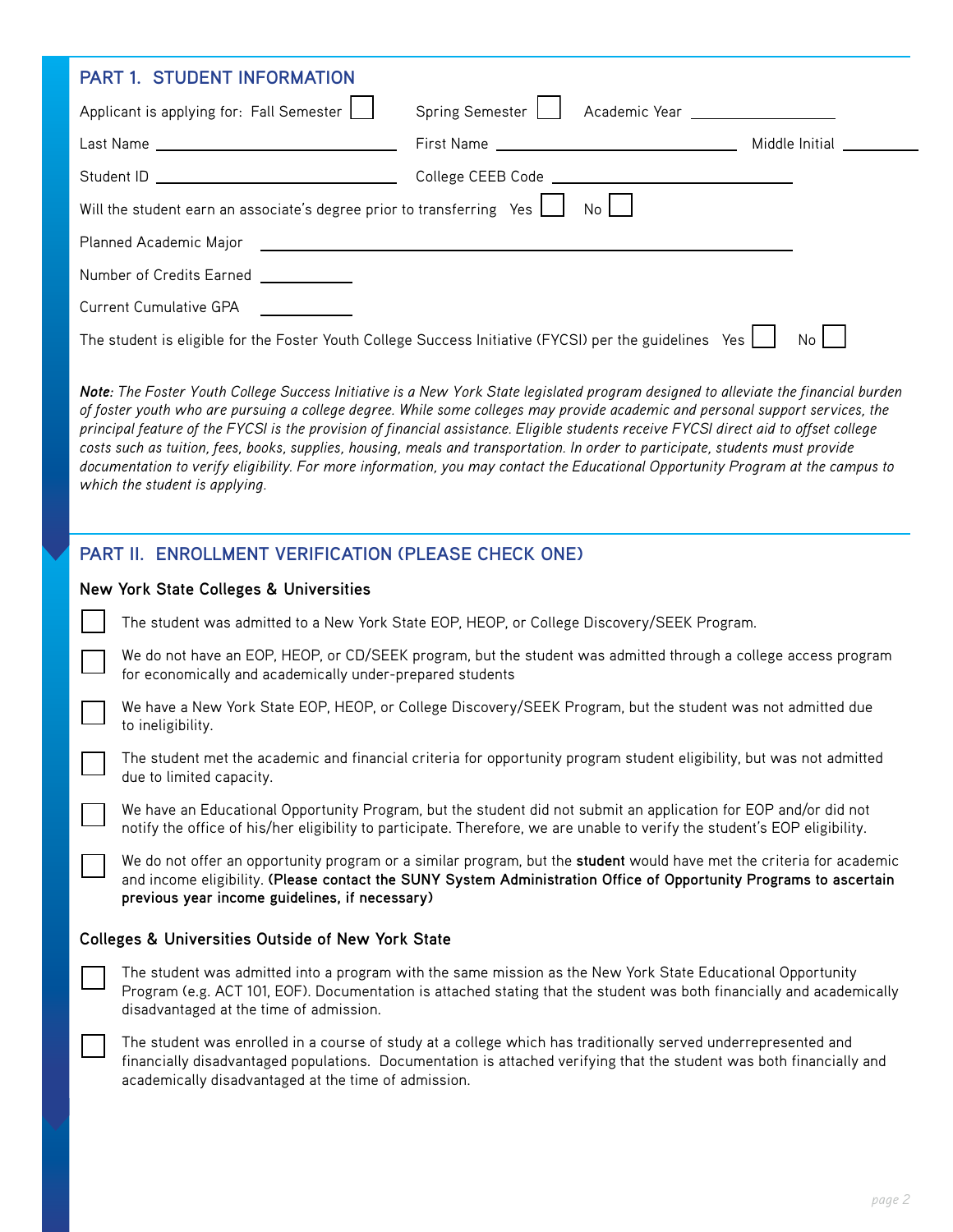|                                                                                                                          |                           | Complete this section only if your campus has a New York State EOP, HEOP, or CD/SEEK Program |        |  |  |  |
|--------------------------------------------------------------------------------------------------------------------------|---------------------------|----------------------------------------------------------------------------------------------|--------|--|--|--|
| <b>PART III. ACADEMIC BACKGROUND</b>                                                                                     |                           |                                                                                              |        |  |  |  |
| Date of Admission to EOP:                                                                                                | Fall                      | Spring                                                                                       | Summer |  |  |  |
| The student was enrolled in:                                                                                             | <b>EOP</b><br><b>HEOP</b> | SEEK/CD                                                                                      |        |  |  |  |
| Are you aware of any institutions attended by the student prior to enrolling at your institution? If so, please specify: |                           |                                                                                              |        |  |  |  |
|                                                                                                                          |                           |                                                                                              |        |  |  |  |
|                                                                                                                          |                           |                                                                                              |        |  |  |  |

## **PART IV. SEMESTERS OF ELIGIBILITY (TO BE COMPLETED ONLY BY SUNY CAMPUSES WITH EOP)**

The Educational Opportunity Program policy guidelines restrict the number of semesters a student can receive EOP financial support. In completing this section, please identify the terms the student received EOP direct aid at your campus regardless of award level. Please do not list actual award amounts. Instead, simply indicate the year of direct aid payments. *(Please do not include any payments in connection with the pre-freshman summer program)*

| Term   | Term | Term   | Term   |
|--------|------|--------|--------|
| Summer | Fall | Winter | Spring |
| Summer | Fall | Winter | Spring |
| Summer | Fall | Winter | Spring |
| Summer | Fall | Winter | Spring |
| Summer | Fall | Winter | Spring |
| Summer | Fall | Winter | Spring |

2. According to our records, the student has also received direct aid payments at the following SUNY Institutions:

| <b>Institution Name</b> | Term |
|-------------------------|------|
|                         |      |
|                         |      |
|                         |      |
|                         |      |

The student used a total of \_\_\_\_\_\_\_\_\_\_\_ terms of SUNY EOP direct aid funding.

Note: Educational Opportunity Program students are allowed ten semesters of EOP direct aid payments to pursue a baccalaureate degree and six semesters to earn an associate's degree. No more than ten semesters can be awarded in total unless approved by the SUNY Office of Opportunity Programs.